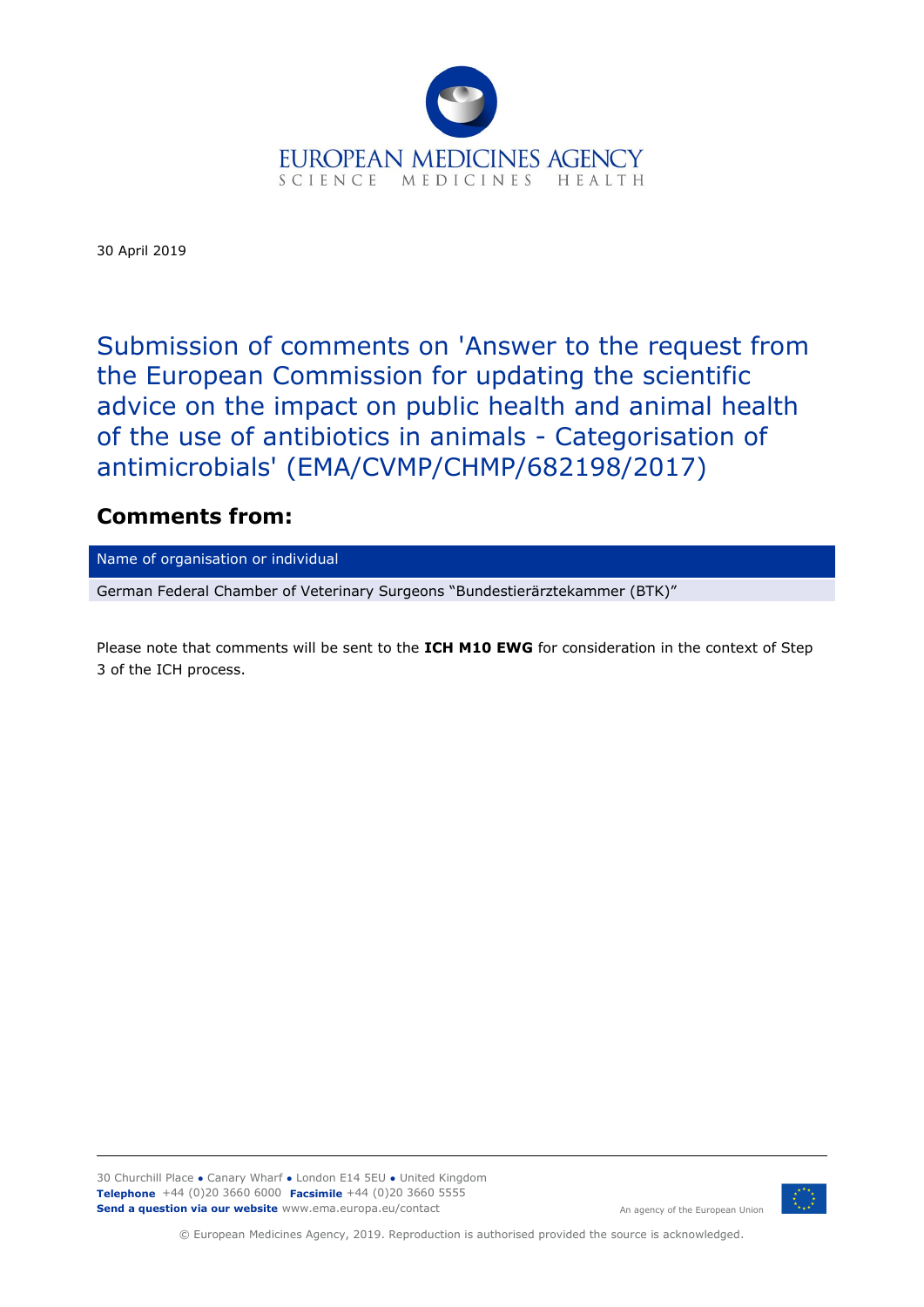## **1. General comments**

*Agency)*

| Stakeholder number      | General comment (if any) |
|-------------------------|--------------------------|
| (To be completed by the |                          |

BTK welcomes very much the updated AMEG classification; finding it a very clear, evidence-based and well developed document. We especially welcome that AMEG moved away from only looking at the public health risk (based on WHO listing) and instead considered additional criteria such as indications in veterinary medicines ('need for this product'), animal health and welfare aspects, route of administration and availability of alternatives in veterinary medicine.

We regret that despite the overwhelming evidence of difference in AMR risk profiling, the route of administration was not fully utilised and was not used further in the risk categorisation as it was felt to be 'too complex and the difficult to evidence'. BTK strongly feels, that seen the route of administration makes such a difference in risk towards public health, that this should be taken stronger into account.

We welcome the categorisation to go from 3 to 4 categories (with the extra category C – 'Caution'), allowing for refinement of the risk and for avoiding a too restrictive approach by placing too many antimicrobials in the highest risk category. It could be worth to further divide some of the antimicrobials in the same class when their risk profile differs.

BTK welcomes that after adoption an Infograph and other communication materials will be developed. This was certainly lacking for the first AMEG classification, which was very hard to retrieve. Good communication is essential to inform veterinarians about this classification so that they can act accordingly (line 143).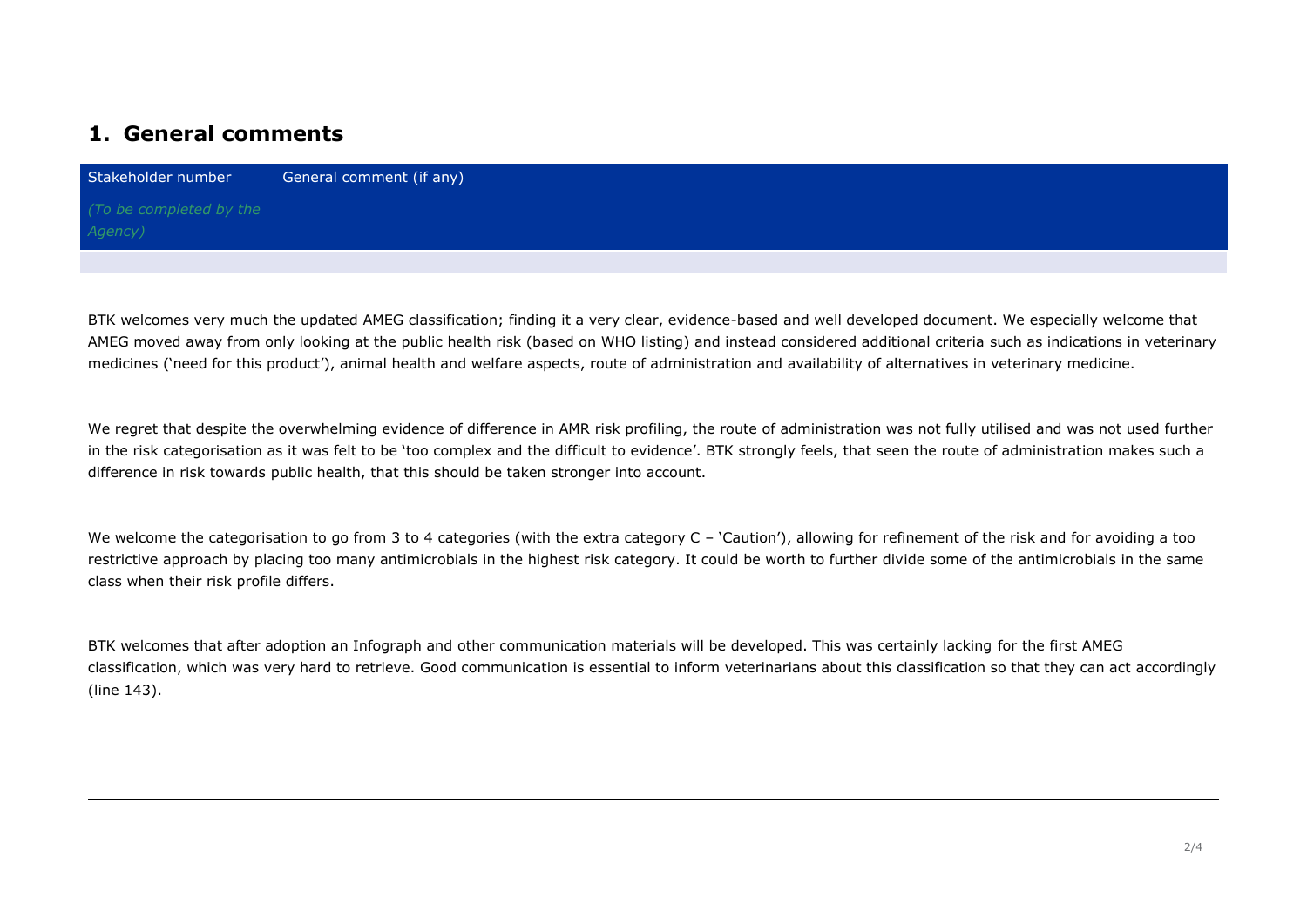## **2. Specific comments on text**

| Line no.    | Stakeholder<br>no. | Comment and rationale; proposed changes                                                                                                                                                                                                                                                                                                                                                                                                                                                                                                                                                       |
|-------------|--------------------|-----------------------------------------------------------------------------------------------------------------------------------------------------------------------------------------------------------------------------------------------------------------------------------------------------------------------------------------------------------------------------------------------------------------------------------------------------------------------------------------------------------------------------------------------------------------------------------------------|
| 141         |                    | Comment: Category A: We suggest in the table to add for Category A before summing up all antimicrobials that these are all<br>antimicrobials not authorised in veterinary medicine.<br>In addition, also in Category 1, typo - the first cephalosporins need to be removed in 'Cephalosporins, Other cephalosporins and<br>penems (ATC code J01DI)'<br>Proposed change (if any): Add at beginning of Category 1 before listing the antimicrobials: Antimicrobials not authorised in<br>veterinary medicine, such as  and remove double cephalosporins.                                        |
| 200-201     |                    | Comment: "restrictions on one class alone might not have the desired impact because of co-selection of AMR." This is a very<br>important, factual statement that has been missed in the legislation.                                                                                                                                                                                                                                                                                                                                                                                          |
| 532-534     |                    | Comment: "Nevertheless resistance can persist in the absence of antimicrobial use (Enne et al., 2001). 532 If this is the case (or<br>in cases of co-resistance), reduction of consumption of a certain substance, in 533 both veterinary and human medicine, will not<br>necessarily lead to consequent reduction in AMR." This is a very important, factual statement that has been missed in the<br>legislation.                                                                                                                                                                           |
| $688 - 692$ |                    | Comment: BTK suggests to insert a 5th criterion: namely route of administration. It is contradictory to first explain in the text<br>how important this criteria is (which we totally support) and afterwards to say we do not include it because it is 'too complex'. At<br>least use it for the antimicrobials for which it is most relevant e.g. the 3 and 4th generation cephalosporins are mainly used<br>parentally or locally (e.g. intramammary).<br>Proposed change: insert 5th criterion, route of administration and use this criterion for more antimicrobials than fusidic acid. |
| 735-741     |                    | Comment: The possibility to very exceptionally use Category A products for companion animals under the cascade is welcome.<br>This use is extremely minimal but in some cases necessary.                                                                                                                                                                                                                                                                                                                                                                                                      |
| 769         |                    | Comment: need to specify that the antimicrobial alternative must be available. Some countries have also a limited number of                                                                                                                                                                                                                                                                                                                                                                                                                                                                   |